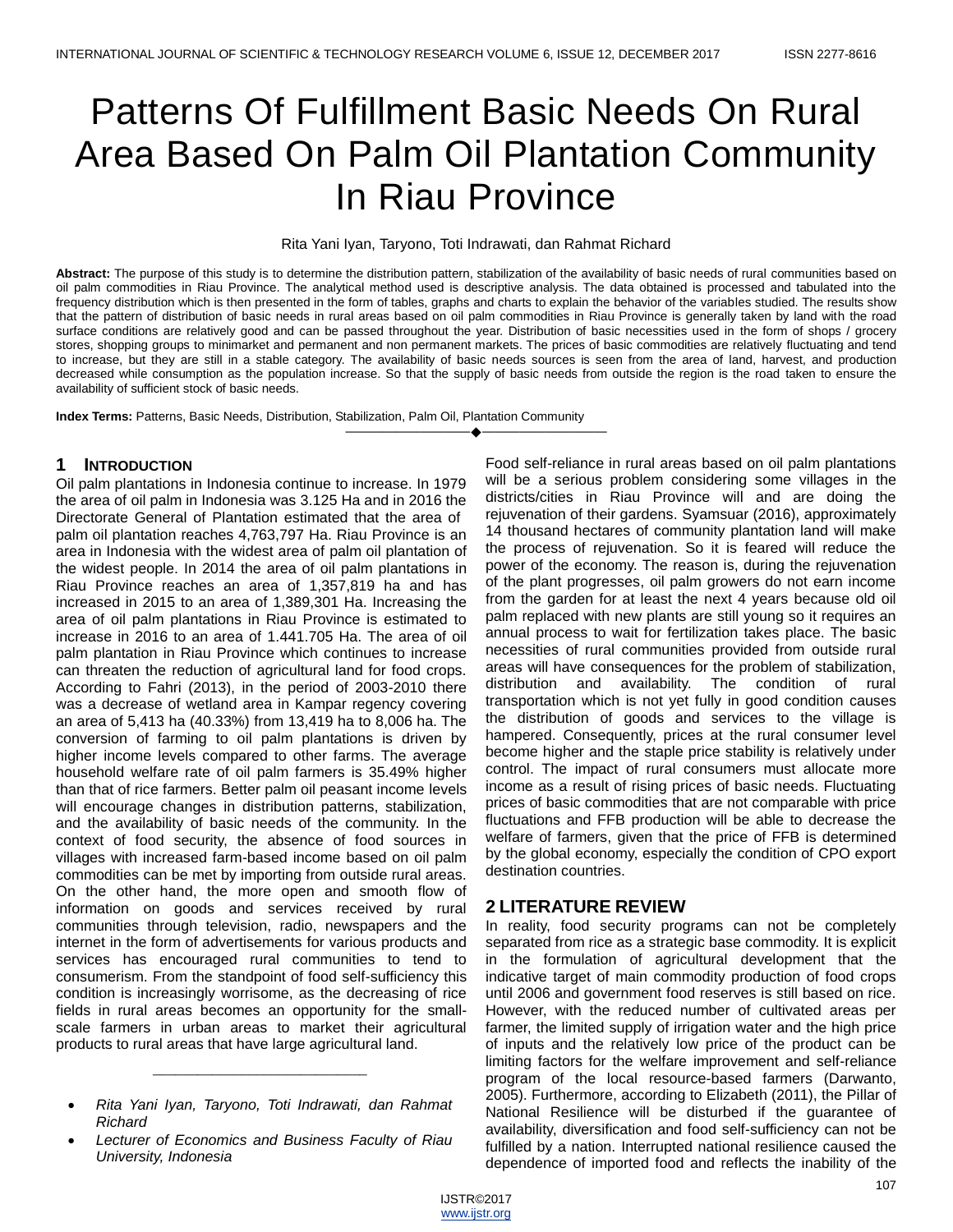country to reach the independence of the people's rice. The need for technological and informal delivery strategies, the existence of adequate operational policy instruments, the functioning of various support institutions (research, extension, marketing), and the support of more focused and favored government policies to accelerate the achievement and development of diversification and self-sufficiency. The occurrence of the global financial crisis (for a short time) and climate change (for the long term) resulted in weak economic growth, rising unemployment, and people's purchasing power declining as the population's access to food decreased, resulting in more vulnerable resilience. Rangkuti (2009), the independence of food can be realized if the development is implemented on the initiative of the community as a form of awareness to build a modern farming with the support of effective and efficient communication strategy. In establishing food self-sufficiency based on local production and food diversification, government policy is needed to support effective communication system by developing agricultural information centers in production centers as agribusiness development area (KPA). Food security must be created for vulnerable groups that are farmers' households. Food security must be built on self-reliance principles and away from the food imported model as it will encourage the increasingly high price of food for farmer household groups. With such a model of reinforcement it will encourage the creation of the security of the farmers' household welfare. Therefore, it is recommended that food security for households can be assured that food security must be based on self-reliance or self-sufficiency of food production by encouraging farmers to produce food, especially rice optimally. In addition to strengthening food security it is necessary to be encouraged in food diversification measures, in which farm households can produce self-sustaining food and diversify their consumption of food they can consume. (Concerned dkk, 2012). According Syaifullah (2013), the problem of food security includes the availability of food, distribution and consumption. Food availability issues can decrease production capacity. These distribution issues include infrastructure, institutions, distribution networks and production capacity between regions and seasons. The most crucial consumption problem is consumption for wheat and rice. Food security policy is not only to create food sufficiency in terms of economic development, but also food sufficiency for the poor. In order to create community food reserve, Lumbung Desa is important to be improved. Dermorejo and Dwidjono (2012), ASEAN countries have the goal of agricultural development, especially the development of food production which also supports the stability of economic improvement, especially in rural areas. There is a deterioration in the quality of the rural economy which implies that there is still a need to support agricultural development programs that add value to agriculture. The existence of rice availability policy among ASEAN countries indicates support for stability of reserves or availability of rice is still very necessary. Differences in the pattern of development of food production, especially the different rice between ASEAN countries need to be done through mutual programming together so as to create regional food security. Strategic issues in the development of food security can be seen from various aspects, namely First Production, especially availability and adequacy at national, regional and household levels. Second Distribution, in the form of food distribution between regions, between time and among groups of public

income, including affordability of strategic food prices. Third, 3. Consumption, including improving the quality of nutritional consumption, food diversification and food and nutritional awareness systems (Rahmawati, 2012). In the agricultural producing areas it is necessary to increase the productivity and the harvested area, both with the expansion of the land and the increase of cropping intensity per year with the guarantee of availability of irrigation and agricultural inputs. In the long run the policy of import restriction can be reduced gradually but the policy of increasing domestic production is still needed which is accompanied also by the increase of Domestic/Local Food Security (Prabowo, 2010). Hanani (2012), efforts to increase the availability of food can be done through intensification of existing food production and developing alternative food production based on local resource potential and development of community food reserves. Increased food access needs to be pursued through increased food purchasing power through stabilization of food prices, the creation of non-agricultural employment opportunities and decreased non-food expenditure through education and health subsidies, efforts to reduce population growth, and market development, and transportation infrastructure. In order to increase the food absorption toward diverse and nutritionally balanced diet can be done through behavioral change in consuming food to the Food Pattern of Hope with formal and non formal education, the development of women's productive social-productive organizations in rural areas, and the development and improvement of rural infrastructure such as clean water and health-care facilities. The research of Hermawati (2015) shows that farmers' income increases with increasing land area, while the proportion of income allocated for food sources of protein is declining. Factors studied, such as land area, education, number of family members, average age of family members, farm income and income outside farming, affect simultaneously to the allocation of income for food sources of protein. Yunus's (2012) study aimed at applying the pattern of production movement of agricultural products shows that the distribution of commodities in general through the ports of Makassar, Paotere, Awarangen Barru, Pare-Pare and Mamuju Sulbar with the aim to East Kalimantan to the next to South Kalimantan. Distribution of vegetable trade is carried out by large traders in East Kalimantan in partnership with collecting traders who buy directly to farmers, where large traders provide capital assistance to collecting traders. The distribution of rice in addition to being implemented by inter-island wholesalers is also done directly by mills in South Sulawesi to East Kalimantan via Pare-Pare, Mamuju and subsequent ports to South Kalimantan, and also directly to South Kalimantan via Awarannge and Paotere Ports. The availability of sustainable agricultural land resources is a requirement for national food security. Uncontrolled diversion of agricultural land can threaten the food supply capacity. The results of the Gevisioner and Riza (2014) study indicate that implementation of sustainable agriculture food protection policy has not been effective in preventing the conversion of food crops in Riau, due to a decrease in rice field area by an average of 12.1 percent per year. Some of the contributing factors are the implementation of new policies to the stage of location identification and there is no regional regulation that regulates the protection of sustainable agricultural land as a result of weak coordination and synergy between sectors related to the protection of sustainable agricultural land. Research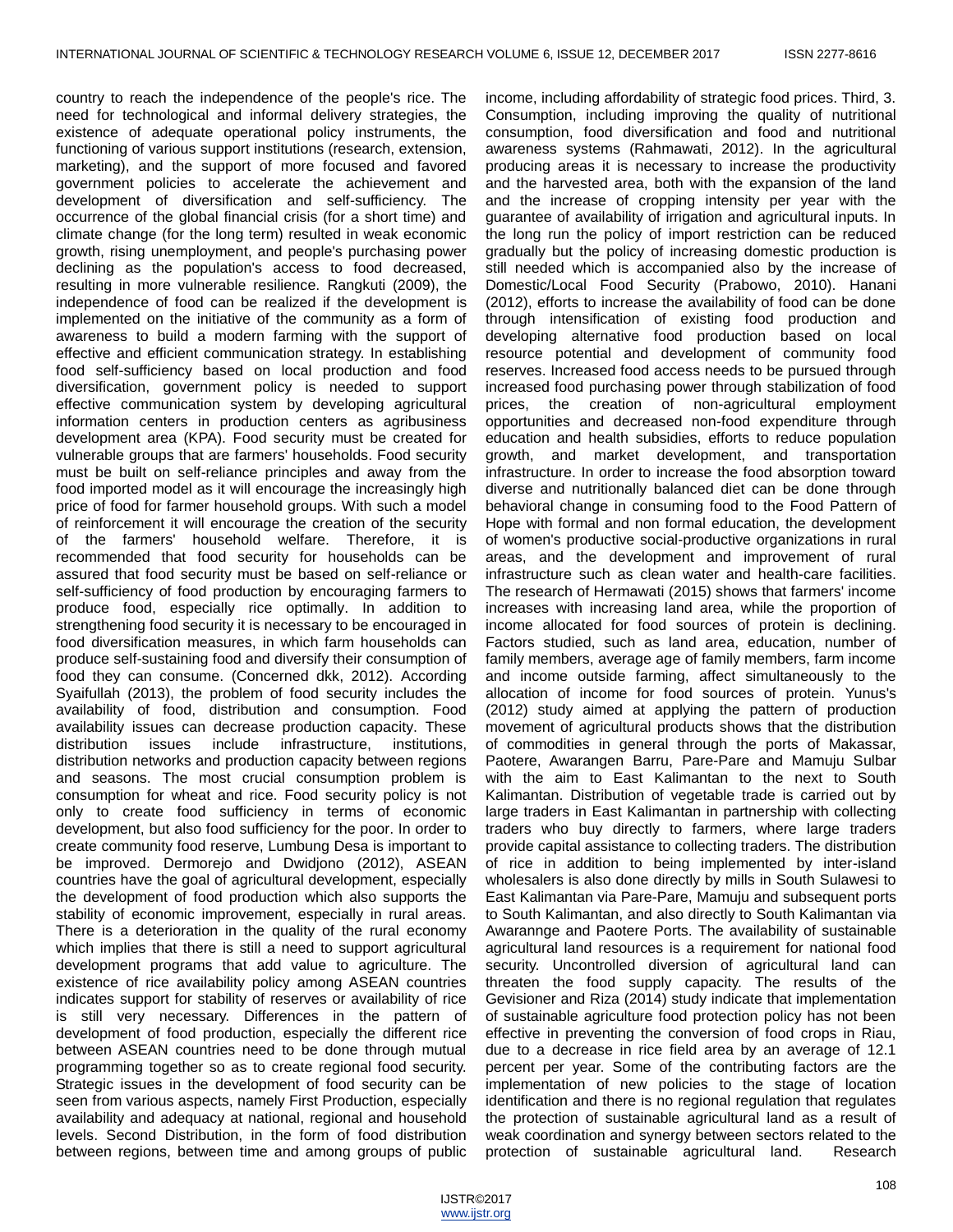Damayanti (2007), indicates that there are significant direct influence of food access factors and livelihood, nutrition and health, and food susceptibility to food security. While the food availability factor has no significant effect, neither does the indirect influence of the four factors be significant. The success of food security can be realized if food can reach the household level. Purwaningsih's research (2010) shows that there is a considerable difference in the proportion of food expenditure between households resistant and under-served with vulnerable households and food insecurity. At each level of household food security, household expenditures for finished foods show the highest proportion compared to other food groups. The more unstable a household is, the higher the proportion of expenditure on tobacco. In each household group according to the level of food security, households in urban areas have a smaller proportion of rice expenditure than rural households. Based on these results it is suggested that the priority of handling food security issues should be given to vulnerable groups of households and food insecurity. Mulyana (2012), one of the prerequisites for accessing smoothly food that is not self-produced is the inadequate level of people's income. When people are already engaged in productive economic activities, they have a source of income. When the sources of income are already owned, their economic condition is improving or rising above the poverty line. Means also the ability or accessibility of people to get food strengthened, and in the end they avoid food hunger/vulnerability although also dependent on the 2) availability of food. From there it is expected that community and national food security, even regional can be strengthened. Therefore, it is natural that the policy of stabilizing food security becomes a central issue as well as one of the main priorities in national development. Amara (2006), one of the national problems is the very important food of the whole process of national development and national security. Food is a strategic commodity because it involves the basic human needs. Food not only has an economic meaning, but it is also very important in terms of political social. As a strategic commodity, the provision of food can not be ignored even for a moment. The unavailability of adequate food, potentially has a negative impact that can result in a national resilience shock. Conversely, the provision of food that is appropriate to the needs and affordable by the purchasing power of the community will provide support for the creation of economic and political stability because it can provide a sense of security to the community.

#### **3 RESEARCH METHODOLOGY**

#### **Location Research**

This research will be conducted in rural areas based on oil palm plantation commodities in Riau Province. Considering the limited resources, resources and time, there are three sample locations in this study: Kampar, Pelalawan and accounting information systems.

#### **Types And Data Sources**

The type of data used in this study is secondary data and primary data. The secondary data sources in this study come from data and publications that have been done by agencies or institutions that publish data related to this research, such as the Central Bureau of Statistics (BPS), Local Government and others. Primary data source comes from respondents and

key informants and information directly obtained from the field related to the aspects studied. The data required in this study are data related to the distribution, stabilization, and availability of basic needs in rural areas based on oil palm commodities in Riau Province.

#### **Data Collection Technique**

The technique of collecting secondary data online is used to search the data through internet media by accessing official website like BPS, or sending data via email. Data not available online, then collected offline by contacting BPS and the Ministry of Agriculture directly. Primary data collection is done offline that is direct contact of respondent and key informant of research by way of field observation, interview, focused discussion, and questionnaire.

#### **Data analysis technique**

In Presidential Regulation No. 71 of 2015 concerning the Stipulation of Storage of Goods and Essentials It is mentioned that what is meant by basic necessities is goods that relate to the livelihood of the people with high scalability needs and become the supporting factors for the welfare of the community. Referring to the Presidential Regulation in this study the analysis of the basic goods are grouped into three types:

- 1) Basic Agricultural Goods which includes rice, soybean raw tofu, chili, and onion.
- 2) Basic Industrial Supplies which includes sugar, cooking oil, wheat flour.
- Goods The basic needs of livestock and fishery products that includes beef, chicken meat, eggs, fresh fish is milkfish, bloated and tuna.

Furthermore, the three basic needs of people in rural areas based on oil palm commodity in Riau Province are analyzed through three aspects, namely distribution, stabilization, and availability of basic needs.

#### **4 RESEARCH RESULT AND DISCUSSION**

#### **Distribution Patterns**

The smooth flow of distribution of basic needs in a region is also determined by the condition of infrastructure, especially roads. The condition of road infrastructure, among others, can be seen from traffic and road quality and road accessibility. In general, villages based on commodity of Oil Palm Plantation in Riau Province can be reached by land. The generally favorable road surface conditions have led to increased accessibility of goods and services to villages based on oil palm commodities in Riau Province.



**Graph 1:** Traffic Condition and Road Quality To Sample VillageIn Fulfilling Basic Needs In Rural Area Based Commodity Of Oil Palm Plantation In Riau Province (Source: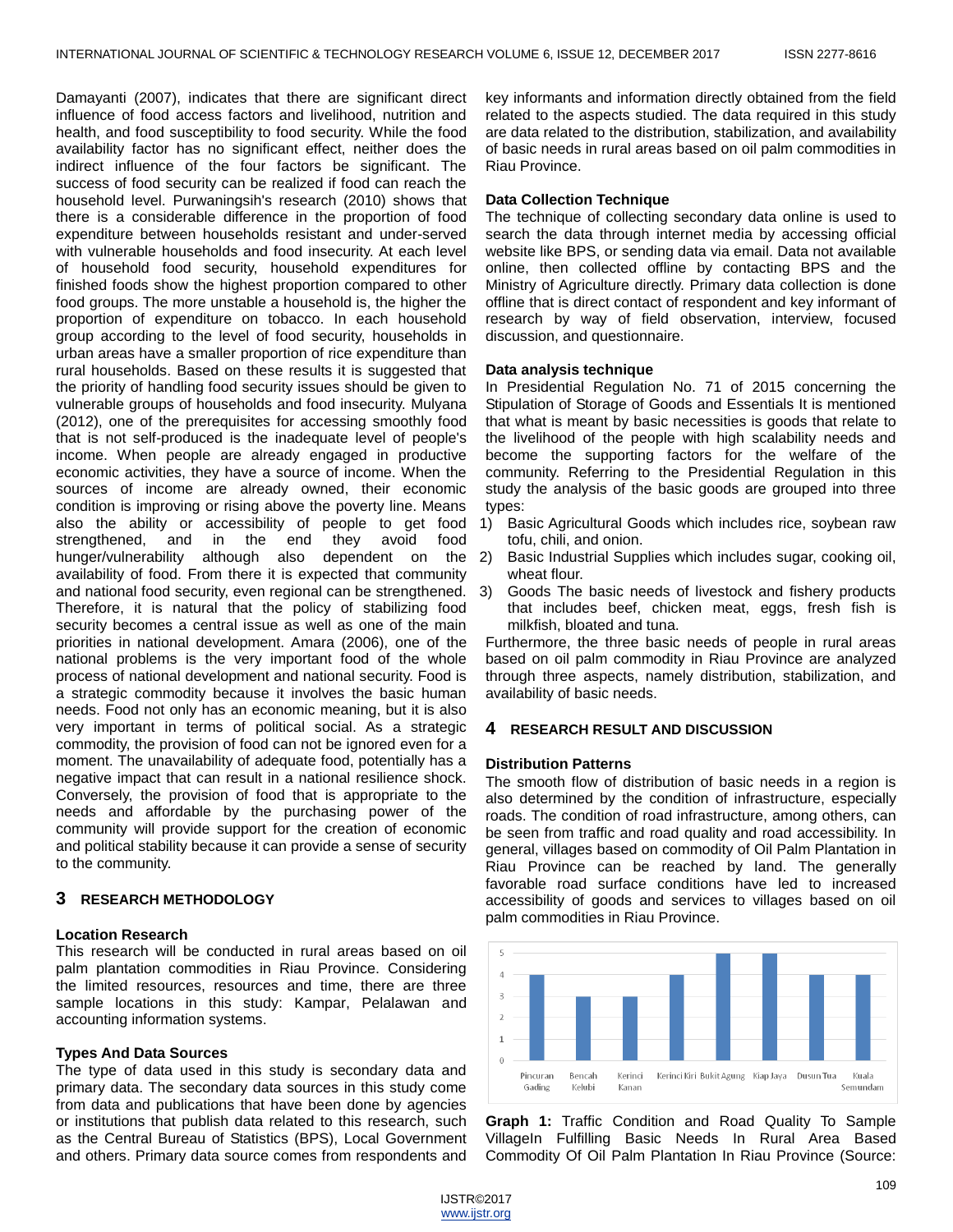Processed from field data, 2017). Communities in the sample villages to obtain basic necessities generally have to pass the road with surface conditions ranging from soil, gravel, to asphalt / concrete. The condition of sample villages with traffic from and to the villages by land, and the widest type of road surface is land (Score 3), located in Bencah Kelubi and Kerinci Kanan Villages. In addition to the widest surface type of land, in the sample villages there are also villages with traffic from and to the villages by land, and the widest type of road surface is hardened (rock, gravel, etc.) ie Pincuran Gading Village, Kerinci Kiri, Dusun Tua, and Kuala Semundam. The relatively better road conditions are found in villages with traffic from and to villages/villages by land, and the widest type of road surface is asphalt/concrete. The sample villages included in this category are Desa Bukit Agung and Kiap Jaya. The smooth flow of the distribution of staple goods in the villages based on oil palm plantation commodities can not be separated from the availability of facilities and infrastructure supporting the trade. In general, villages based on oil palm plantation commodities in Riau Province are villages where there is no shop or minimarket group, but there is a grocery store/shop/grocery store with a ratio of less grocery stores to less than 100 facilities per 10,000 inhabitants. This is evident from the sample villages that have a score of (one) 1, namely Pincuran Gading Village, Kerinci Kanan, Kerinci Kiri and Dusun Tua Village.



**Graph 2:** Availability of Shopping Facilities, Mini Market or Grocery Store In Sample Village In Fulfilling Basic Needs In Rural Area Based Commodity of Oil Palm Plantation in Riau Province (Source: Processed from field data, 2017). Communities in villages based on oil palm plantation commodities in Riau Province in obtaining basic daily necessities other than grocery stalls, shops, shopping groups, and minimarkets they also acquire them through markets, both in their villages and in other villages . For example, the people of Pincuran Gading Village to get their basic goods in the market must go to Desa Bencah Kelubi. People in Kerinci Kanan village to buy basic needs in the market they have to go out of village like to market Rawang Kao or that exist in Pangkalan Kerinci City. The people of Kerinci Kiri Village to fulfill the basic needs of the nearest market are in Simpang Langgam and to Kiap Jaya Village. Whereas in Dusun Tua village, the basic needs of the community are generally supplied from Ukui and Sorek market.

#### **Stabilization Patterns**

Rice as the main staple food needs of the people of Indonesia, then this commodity price stability becomes important to continue to be maintained at a stable price level and affordable by the community. During the last 2 years rice prices in rural areas in Riau Province tend to increase. In January 2015 the

average price of rice is Rp. 11,412 increased to an average of Rp. 11698. Entering the year 2016 the average price of rice in rural areas in Riau Province continues to increase to Rp. 11,867 and up to December 2016 the average price increased to Rp. 12156.



*Graph 3: Consumer Price of Rice Rice In Riau Province 2015- 2016 (Rp / Kg)*

The price of beef in rural areas tends to increase when facing month of hajj or feast day. The highest price of beef in 2015 is Rp. 106,497 / kg which occurs in August and every year tends to increase where in 2016 the highest average price of beef is Rp. 110,736 / kg which occurred in June.



#### *Graph 4: Consumer Price In Rural Beef In Riau Province 2015-2016 (Rp/Kg).*

The price of chicken meat in rural areas based on oil palm plantation commodity shows that during January to April the price tends to decrease. The trend of the price of chicken meat has increased from May to August and after that the trend of chicken meat prices began to show a decline. It is understandable that from May to August there are many religious holidays and the need for meat tends to increase.



*Graphic 5: Consumer Price Rural Chicken Meat in Riau Province 2015-2016 (Rp/Kg).*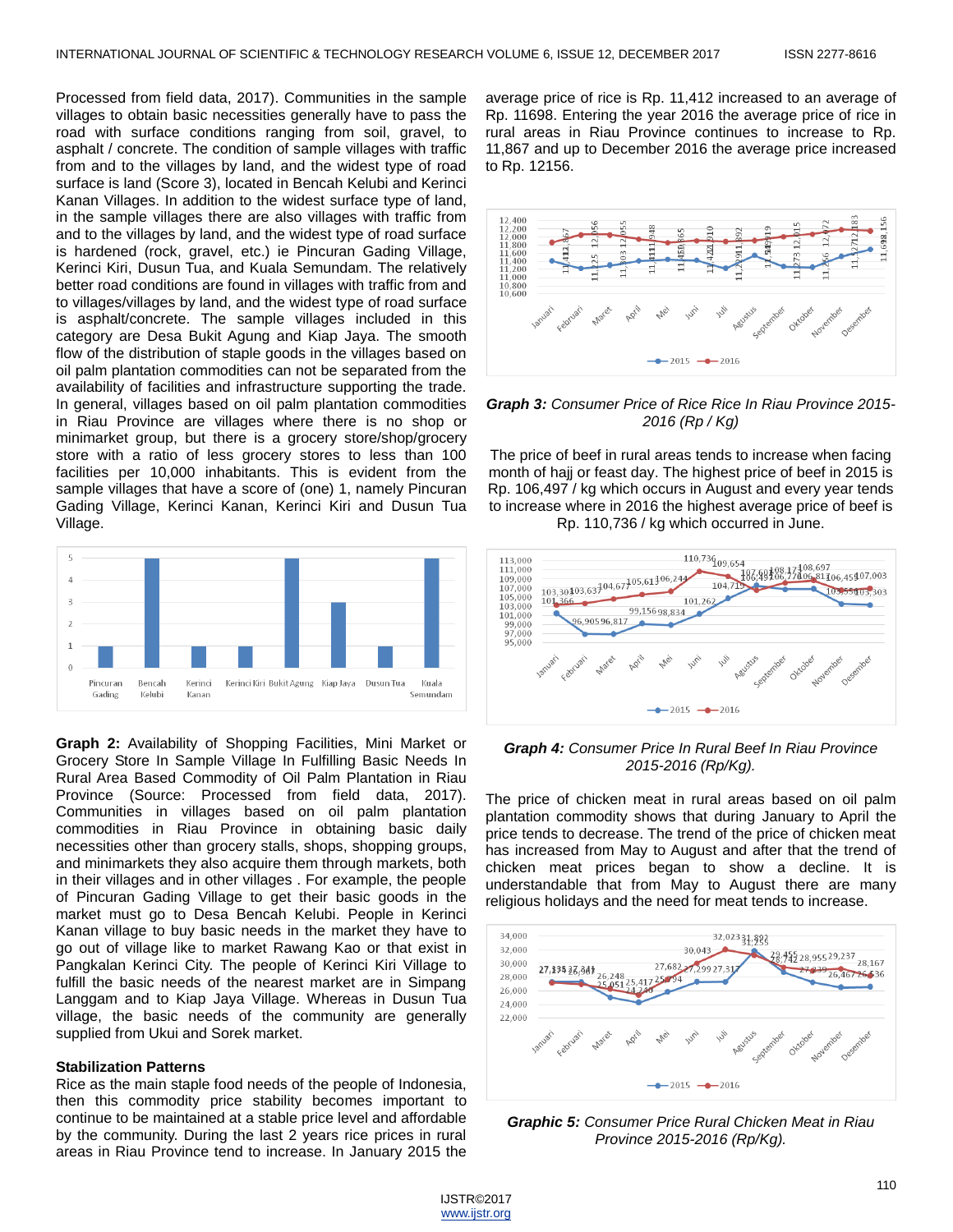Chicken eggs as a source of protein for people in rural areas in Riau Province prices tend to fluctuate. The average price of chicken eggs ranges from Rp. 18,000 / Kg to Rp. 23.000 / Kg in 2015 until 2016. The highest average price of chicken eggs in rural areas in Riau Province mainly occurs in July to September.





*Graph 7: Consumer Price Rural Cooking Oil In Riau Province 2015-2016 (Rp / Liter).*

The price of red chili tends to fluctuate between Rp. 37,000 up to Rp. 68,000 per kilogram. In March to August the price of Red Chili tends to be stable.



*Figure 8: Consumer Price Rice Red Chilli In Riau Province 2015-2016 (Rp/Kg).*

Soybeans are the main raw material needed for the manufacture of Tempe and Tofu. Soybean Prices in 2015 and 2016 tend to fluctuate relatively around Rp. 12.000 / Kg up to Rp. 13.000/Kg.



#### *Graph9: Consumer Price Rural of Soybean In Riau Province Year 2015-2016 (Rp/Kg).*

In rural areas of Riau Province, the price of onion during 2015 to 2016 is around Rp. 19.000/Kg up to Rp. 33.000 / Kg. Entering the month of March to July the price of Red Onion is relatively increased. Then in August to December the price of Red Onion is relatively decreased.



*Graph10: Consumer Price Rural Red Onion In Riau Province 2015-2016 (Rp / Kg)*

Sugar Sand prices fluctuate and tend to increase. The market is sold at a price of about Rp. 11,500 / Kg up to Rp. 15.000/Kg.



*Graph11: Consumer Price Rural Sugar Sand In Riau Province 2015-2016 (Rp/Kg).*

#### **Pattern of Availability**

Crops harvest area in general in Riau Province tend to decrease. Cassava plantation area of 3,863 Ha in 2013 fell to 3,578 Ha in 2015, Peanuts from 1.325 Ha in 2013 fell to an area of 1,081 Ha in 2015. Similarly, some other crops harvested area decreased. While the harvest area of Paddy field crops is relatively increasing, where in 2013 area of 20,722 Ha increased to an area of 21,328 Ha in 2015.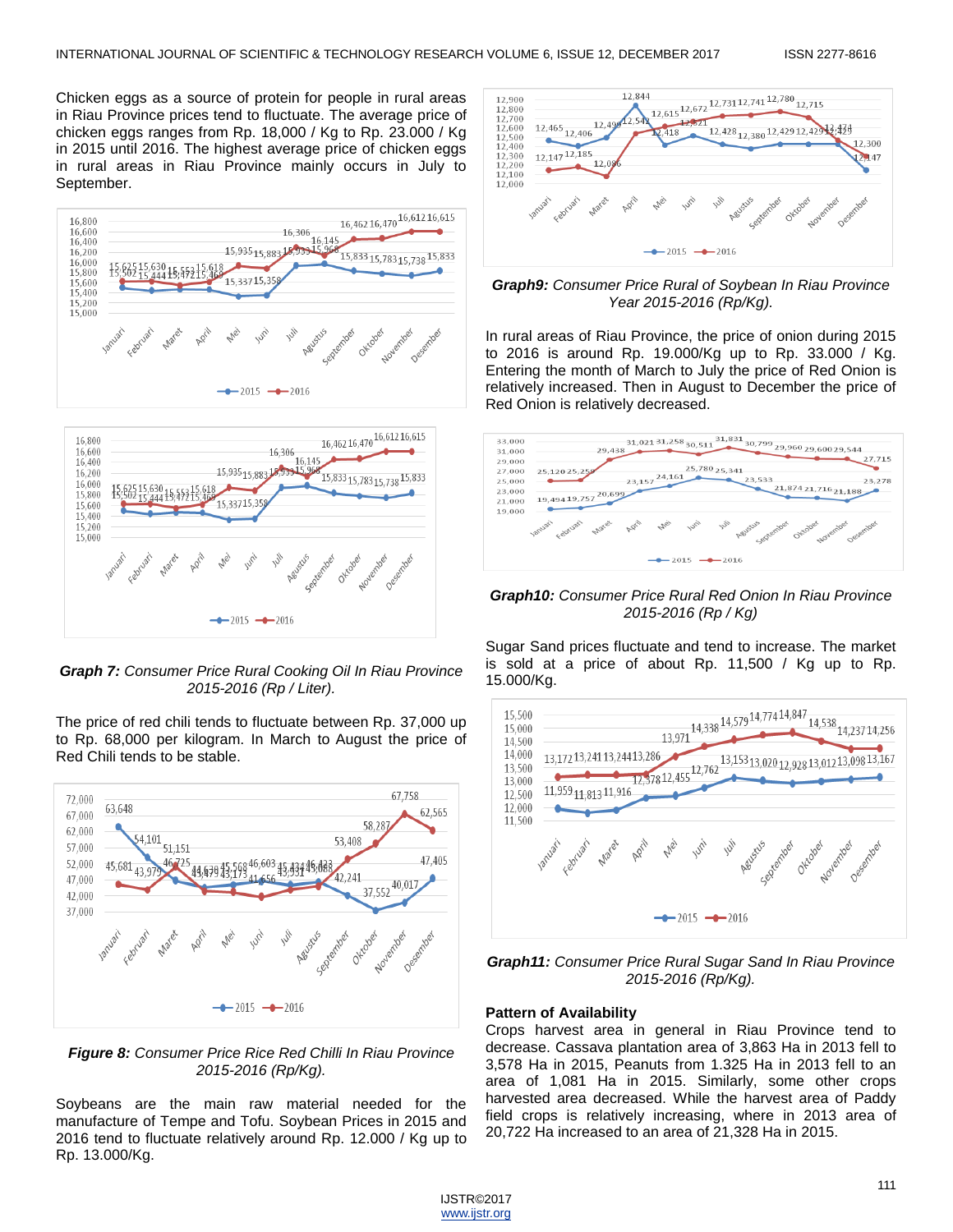| Information       | 2013   | 2014   | 2015   |
|-------------------|--------|--------|--------|
| <b>Rice Field</b> | 97.796 | 85.062 | 86.218 |
| Rice              | 20.722 | 20.975 | 21.328 |
| Corn              | 11.748 | 12.057 | 12.425 |
| Cassava           | 3.863  | 4.048  | 3.578  |
| Peanuts           | 1.325  | 1.194  | 1.081  |
| Sweet potato      | 1.028  | 981    | 793    |
| Soybeans          | 1.949  | 2.030  | 1.516  |
| Green beans       | 585    | 598    | 576    |

*Table 1: Crop Harvest Area by Type of Plants Year 2013-2015 in Riau Province (Ha)*

Source: BPS, Riau in Figures 2017

The decline in the area of food crops in Riau Province as a source of basic needs of the community tends to be followed by a decrease in food production. Some of the food production that has decreased include Rice Field, Peanut, Sweet Potato, Soy Bean and Green Beans. While the production of food crops that are relatively increasing are Paddy Field, Corn and Cassava. For more details about the development of food crop production can be seen in the following Table2.

#### *Table 2: Food Crop Production by Type of Plant in Riau Province, 2013-2015 (Ton).*

| Information       | 2013    | 2014    | 2015    |
|-------------------|---------|---------|---------|
| <b>Rice Field</b> | 387.849 | 337.233 | 345.441 |
| Rice              | 46.295  | 48.242  | 48.476  |
| Corn              | 28.052  | 28.651  | 30.870  |
| Cassava           | 103.070 | 117.585 | 103.599 |
| Peanuts           | 1.325   | 1.194   | 1.036   |
| Sweet potato      | 8.462   | 8.038   | 6.562   |
| Soybeans          | 2.211   | 2.332   | 2.145   |
| Green beans       | 619     | 645     | 598     |

Source: BPS, Riau in Figures 2017

The average consumption of paddy rice per person is 21.97 grams/day. Based on data in Riau In Figures 2017 indicates that in 2016 the number of people in rural areas in Riau Province as many as 3,928,098 inhabitants. This means that consumption needs for grains in rural communities in Riau Province on average every day requires as much as 86.30 tons. Awareness of rural communities to consume fish/shrimp/squid/shellfish is quite large, this is reflected from the per capita consumption of 8.55 grams/day. This means the total needs of fish/ shrimp/squid /shellfish consumed by villagers in Riau Province averaged 33.59 tons/day.

*Table 3: Average Protein Consumption per capita per day (Gram) by Food Group in rural areas in Riau Province 2016.*

| Information                    | Gram /<br>Capita |
|--------------------------------|------------------|
| 1. Grains                      | 21,97            |
| 2. Tubers                      | 0,44             |
| 3. Fish/Shrimp/Squid/Shellfish | 8,55             |
| 4. Meat                        | 3,98             |
| 5. Eggs and Milk               | 3,2              |
| 6. Vegetables                  | 1,94             |
| 7. Nuts                        | 3,31             |
| 8. Fruits                      | 0,3              |
| 9. Oil and Coconut             | 0,6              |
| 10. Beverage                   | 0,77             |
| 11. Seasonings                 | 0,44             |
| 12. Other Consumption          | 1,07             |
| 13. Food and Drink             | 6,16             |
| Amount                         | 52,73            |

Source: BPS, Riau in Figures 2017

The allocation of household expenditure budget to meet basic daily needs will determine the pattern and quality of community life in rural areas. The largest proportion of expenditure in rural communities in Riau Province is for the expenditure of food and beverages to be Rp. 103.465/month. Then followed by spending on cigarettes of Rp. 87.767/month. The lowest consumption expenditure is still allocated for consumption of tubers, beans, and other consumption. For more details about the average information per capita expenditure on rural areas in Riau Province can be seen in Table4 below.

*Table 4: Average Per Capita Monthly Expenditure (Rp) In Rural Areas In Riau Province 2016.*

| Food                           | Average Per<br>Capita<br>Expenditure |
|--------------------------------|--------------------------------------|
| 1. Grains                      | 83.325                               |
| 2. Tubers                      | 6.654                                |
| 3. Fish/Shrimp/Squid/Shellfish | 53.952                               |
| 4. Meat                        | 19.844                               |
| 5. Eggs and Milk               | 28.619                               |
| 6. Vegetables                  | 56.094                               |
| 7. Nuts                        | 8.904                                |
| 8. Fruits                      | 19.140                               |
| 9. Oil and Coconut             | 20.181                               |
| 10. Beverage                   | 20.090                               |
| 11. Seasonings                 | 11.384                               |
| 12. Other Consumption          | 9.764                                |
| 13. Food and Drink             | 103.465                              |